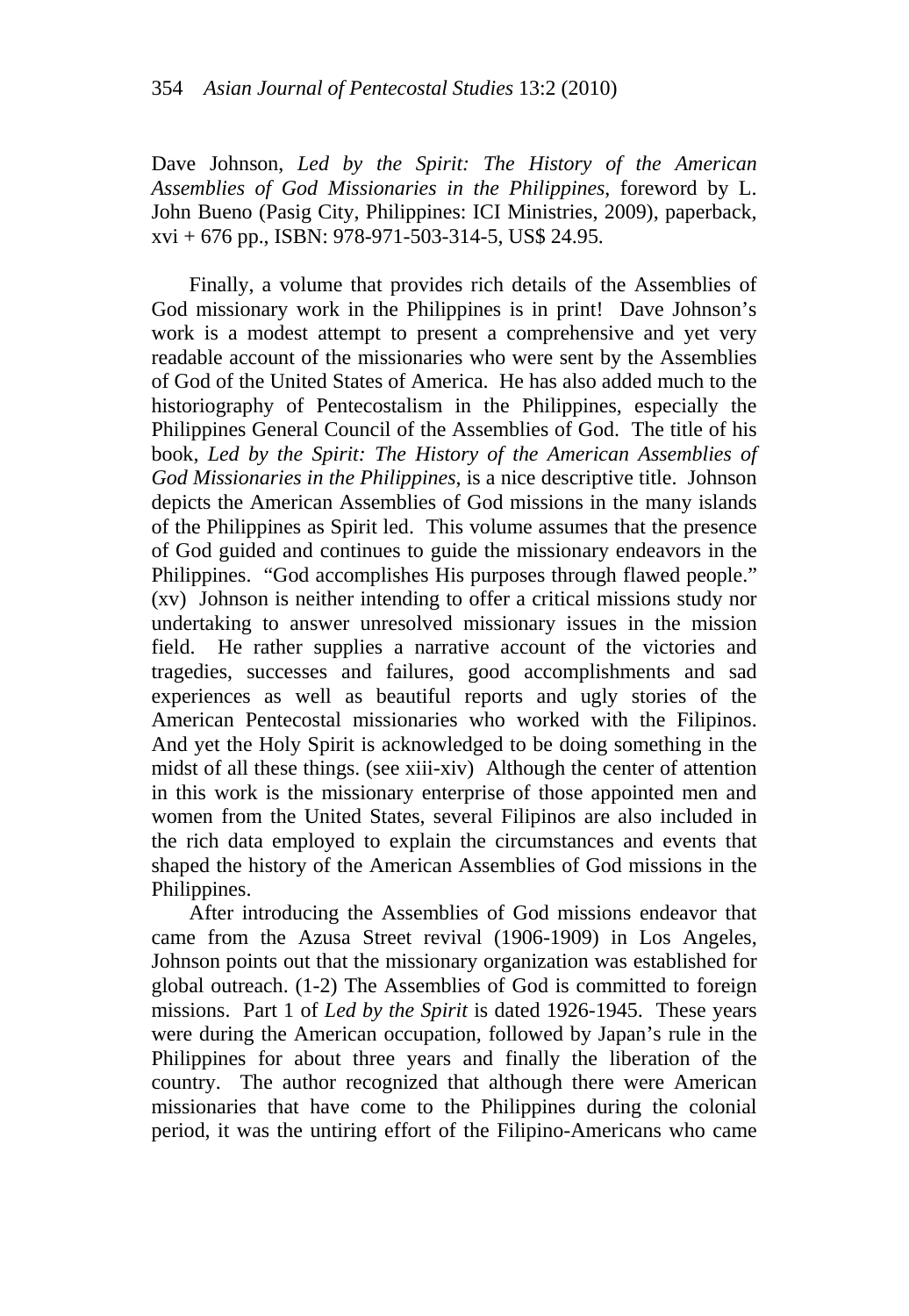back to the Philippines that spread Pentecostalism to the archipelago. Furthermore, Johnson talks about the missionaries who were caught during the Japanese invasion of the Philippines and were put into concentration camp. It is also touching that the writer records how Filipinos risked their lives to bring food and drink to the incarcerated missionaries. (25-26) Providentially, General Douglas MacArthur landed in Leyte on October 20, 1944 and started liberating the Philippine Islands. (31ff.) All of the American Assemblies of God missionaries survived imprisonment during the Japanese occupation. They were able to sail from Leyte to San Francisco by March of 1945 and be reunited with their families. However, most of them were not able to go back to the mission field again. (35)

In Part 2, from 1946 until 1959, Johnson introduces this portion of his research by noting that Filipino-American Rudy Esperanza became District Superintendent of Philippine District Council of the Assemblies of God and later the first General Superintendent of the Philippines General Council of the Assemblies of God. (39-42) Johnson attributes the organizational growth of the Assemblies of God in the Philippines, along with the recovering and the shaping of the missionary work in the country, to an intermixing of Filipinos and Americans working together. This part ends with the coming of J. Philip Hogan on the scene due to the retirement of Noel Perkin as the executive director of the Foreign Missions Department of the Assemblies of God. (112) The author aptly puts Elva Vanderbout (who later became Mrs. Juan Soriano) who arrived to the Philippines on January 6, 1947 in a prominent place. She came to the mission field immediately after the war and labored for many years in the Cordillera mountains of Northern Philippines. (46-52) Johnson also identifies the role of the missionaries in the formation of crucial ministerial training institutions like Bethel Bible Institute (now College) in Manila (52-57) and Immanuel Bible Institute (now College) in Cebu (99-110). In both Bethel and Immanuel, Edwin and Oneida Brengle were involved. Likewise, the building of the Evangel Press (now replaced by ICI Ministries printing press) (69-70) and the well-known Manila Bethel Temple (now Cathedral of Praise) (73-81) were cited as important missionary projects. Missionaries also worked with Far East Broadcasting Company and many of them evangelized and planted churches in the different islands of the archipelago.

The next part includes the years 1960-1979. It registers the fast development of both the constituency of the Philippines General Council of the Assemblies of God and the American Assemblies of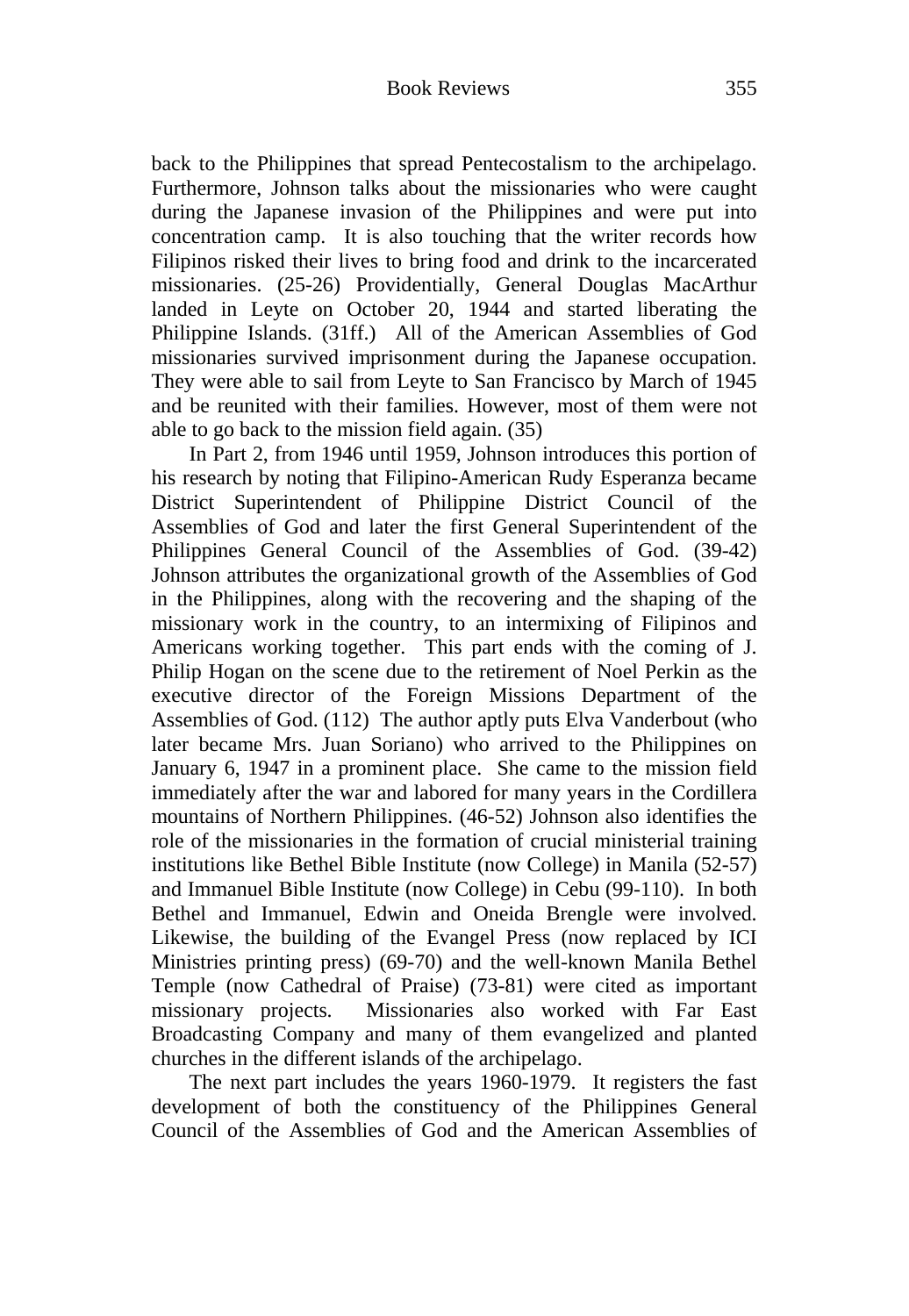God Missionary Fellowship. This is true in the numerical growth of church adherents and the quantity of missionaries in the field. Indeed Hogan's leadership brought growth to the missionary effort of the Assemblies of God world-wide. (115ff.) The increase necessitated the clarification of the positions, functions and roles of the missionaries as they work together with the locals. (see 115-132) Johnson is also perceptive in highlighting Filipino faculty members such as Eli Javier, Trinidad Seleky and Lorenzo Lazaro in the beginnings of Far East Advanced School of Theology in Manila (now Asia Pacific Theological Seminary in Baguio) with Harold Kohl as the founding president. (133- 143) Developing a Pentecostal graduate school was ahead of its time in 1964. The International Correspondence Institute (now ICI-Global University) literature distribution and the radio ministry flourished. The Bible Institute for the Deaf and the Assemblies of God Bible Institute of Mindanao (now Mindanao Regional Bible College) were also born. The ministry to the Filipino-Chinese, Teen Challenge, evangelistic crusades and the Charismatic Movement brought more people to the Assemblies of God. (see 149-191, 209-266) However, this period dragged the Filipinos and missionaries alike into all sorts of constituency conflicts, organizational divisions and court cases. (193- 208)

The succeeding Part 4 reports on the years 1980-2000. Johnson continues the candor of his narrative at this point commenting on the different ministries that the Assemblies of God missionaries were doing during the unstable political environment in the Philippines. Some of the highlights are the Agape Christian Fellowship by the Silvas, Asia Pacific Bible Schools Regional Office by the Anglins and Asia Pacific Media Ministries by the Sniders. (279-302) The momentous move to Baguio of Far East Advanced School of Theology in 1986 and the huge investment of the American foreign missions into the new campus that took a new name, Asia Pacific Theological Seminary, make Johnson compelled to use many pages of his book for this institution. (303-340) He notes the input of David Lim, William Menzies and John Carter as former presidents in the Baguio campus. This is proper since FEAST/APTS became the only Assemblies of God graduate school in Asia Pacific, not just in the Philippines. It is also noteworthy that in the fourth part of *Led by the Spirit* the countrywide missionary programs came into fruition. For example, among many, the Christian Education Program, Philippine Healthcare Ministries, Child Care Centers, Barrio Church Building Program, International Correspondence Institute and other national ministries of the missionaries are described by the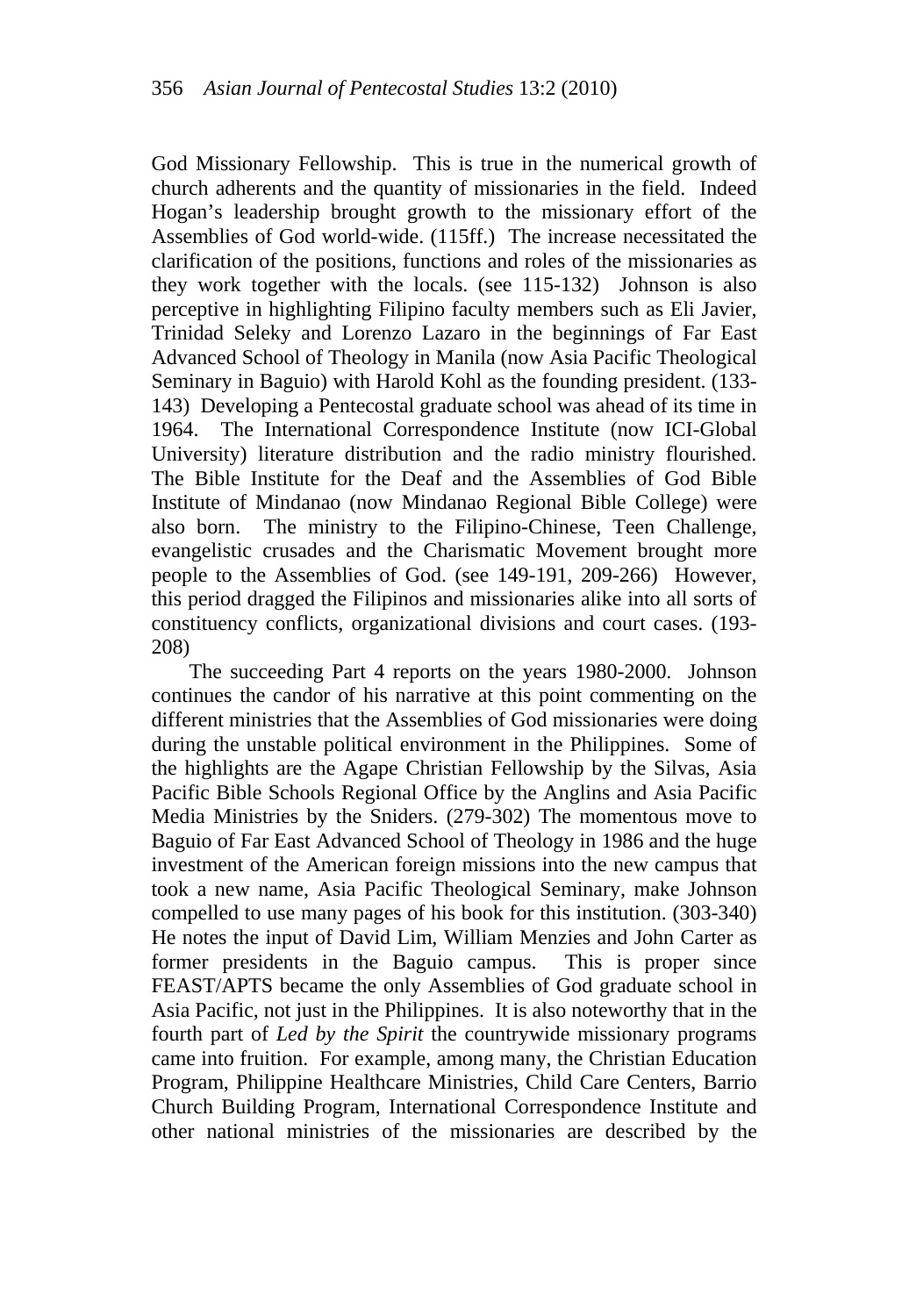author. (see 341-398) In addition, Johnson offers a survey of the work of the missionaries from Northern Luzon to Southern Mindanao. He uses five chapters to show how the missionaries have served all over the country. (see 399-515)

In the final part, the contributions of the missionaries to the Assemblies of God in the Philippines in the years 2001-2008 are once again outlined. Johnson commences this last section of his book in terms of "partnership" between the missionaries and the locals. (521- 522) He portrays the working together of Americans and Asians in institutions such as Asia Pacific Theological Seminary – under a new president, Wayne Cagle, Asia Pacific Campus Challenge and Asia Pacific Media Ministries. He also depicts the Assemblies of God World Missions and the Philippines General Council of the Assemblies of God in parachurch works such as childcare and community services, children's ministries, International Correspondence Institute, Convoy of Hope, discipleship programs and evangelistic ministries. (see 523- 556) In addition the involvement of the missionaries in Faith Academy, Christian Academy of Baguio, King's Garden Children's Home and also in different islands in the country did not miss the attention of Johnson. (557-598) In the very last chapter of the book, as Johnson gives a recapitulation of the materials in his book, he reports that "a record-high number of ninety-seven missionaries was reached in 1989" serving in the Philippines. (603) Moreover, he maintains that "most of these missionaries served in the areas of ministry for which the Holy Spirit had gifted them." (605) It is also noteworthy, given the nature of the unprecedented harvest time of the souls in the Philippines, that Johnson can claim: "The PGCAG continues to feel the need for U.S. missionaries to participate in what God is doing in the Philippines. While the missionary's role is not the same today as it was in the past and will most certainly change again in the future, what has not changed is that missionaries of every generation are effective only as they are both empowered and led by the Spirit." (610)

The author must be thanked for producing *Led by the Spirit*. At times he spiritualizes events and conflicts to highlight the notion that the Holy Spirit is guiding in the history of the Assemblies of God in the Philippines. Perhaps he is right, or there could be a better explanation. He is extremely cautious in avoiding anything that would be offensive to anybody. So, an "approval committee" was created and about 200 present and previous missionaries read their portion of the narrative and "made corrections." (xii) But appreciation is due to him, especially in his presentation of the early history of Pentecostalism in the Philippine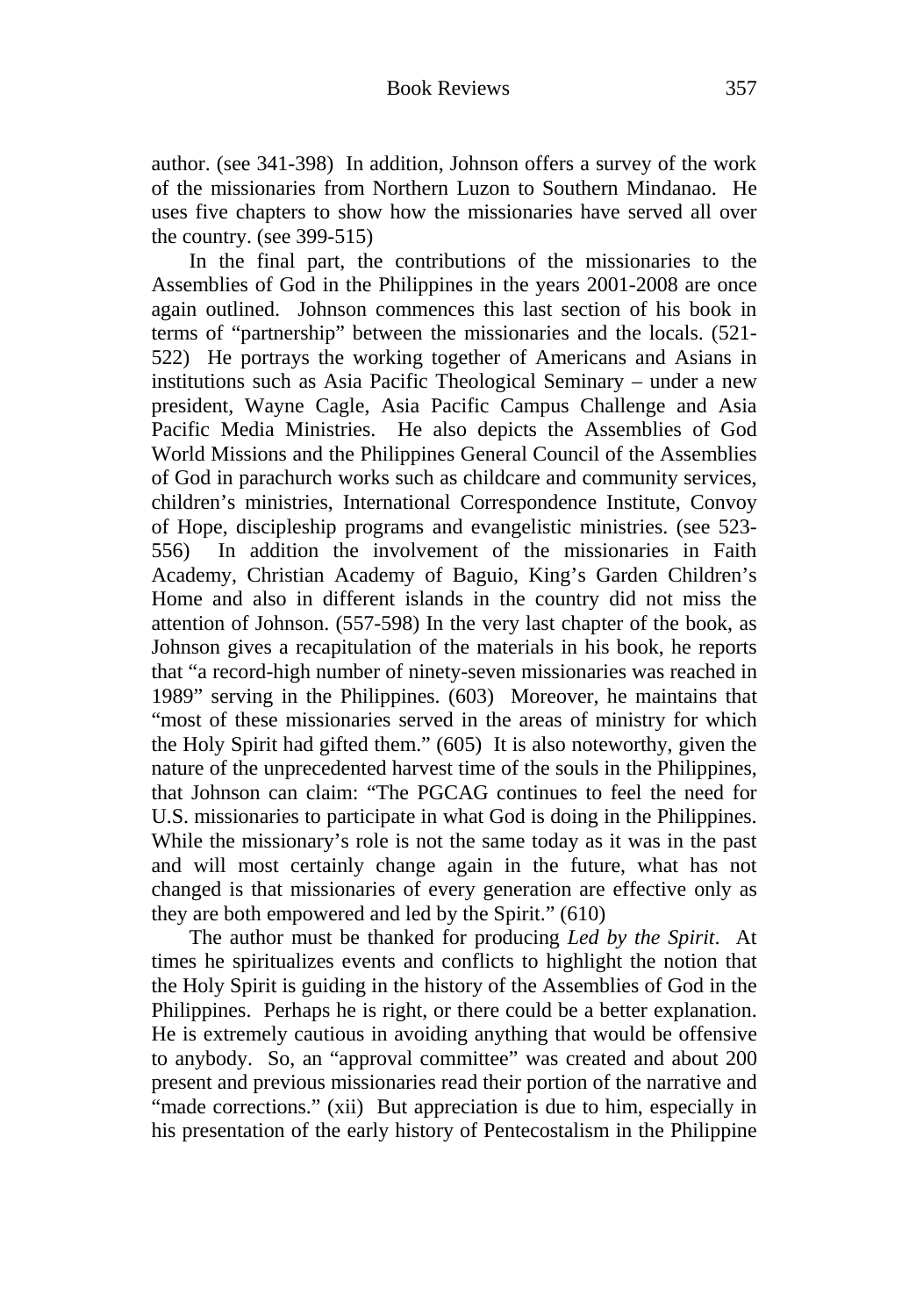archipelago. He is impressively careful in reconstructing the very early history of Pentecostal work in the Philippines. Johnson declares that "it must be noted that the permanent work of the Assemblies of God in the Philippines actually began with Filipinos, not missionaries." (9) He names Cris Garsulao, Pedro Collado, Eugenio Suede, Benito Acena, Rosendo Alcantara, Rudy Esperanza and Esteban Lagmay as those Filipino-Americans who first returned to the Philippines in the late 1920s and the entire of the 1930s to spread the Pentecostal message and experience. (10-12) Esperanza and Lagmay who consolidated the Assemblies of God work in the Philippines asked the Americans for missionary help. (13) And thus, the Leland Johnson family came to Manila on December 24, 1939. Consequently, the Assemblies of God in the country was formally organized in March of 1940 with Leland Johnson as superintendent and Rudy Esperanza as secretary, Pedro Castro as treasurer with Hermongenes Hebrenca, Jose Maypa and Rosendo Alcantara as presbyters. (13-14, 16-17) The author also gives the credit to whom the credit is due. He acknowledges that the very first Assemblies of God congregation in the Philippine Islands was established by Cris Garsulao, a Filipino-American who graduated from Glad Tidings Bible Institute in San Francisco, California. Garsulao pioneered an Assemblies of God ministry in his hometown at Sibalom, Antique, Panay Island in 1928. He also started a Bible school in 1929. (10) The way Johnson depicts the beginnings of the Assemblies of God work in the Philippines is very objective. He presents the roles of the Filipino-Americans and American missionaries fairly accurate to the best of his knowledge.

Johnson's sources are from American missionaries themselves and their printed materials as well as from local Filipinos and their available publications. He utilizes a lot of email communications, formal interviews and personal conversations from both Americans and Filipinos. Furthermore, he has gone through a lot of missionary records and interpersonal communications. He has gathered significant amount of materials to document his narrative. (see 627-676) Even though at times the writer avoids deeper issues in his reports of the conflicts, the attempt to report the events and personalities is carefully executed. The scope of his work starts from the very first American Assemblies of God missionaries to the Philippines. They are Benjamin and Cordelia Caudle who arrived in Manila on September 1926 to pioneer a Pentecostal ministry and served as field missionaries. (7-9) Throughout the book Johnson exhibits his mastery of names, events and issues that shaped the Assemblies of God in the Philippines.